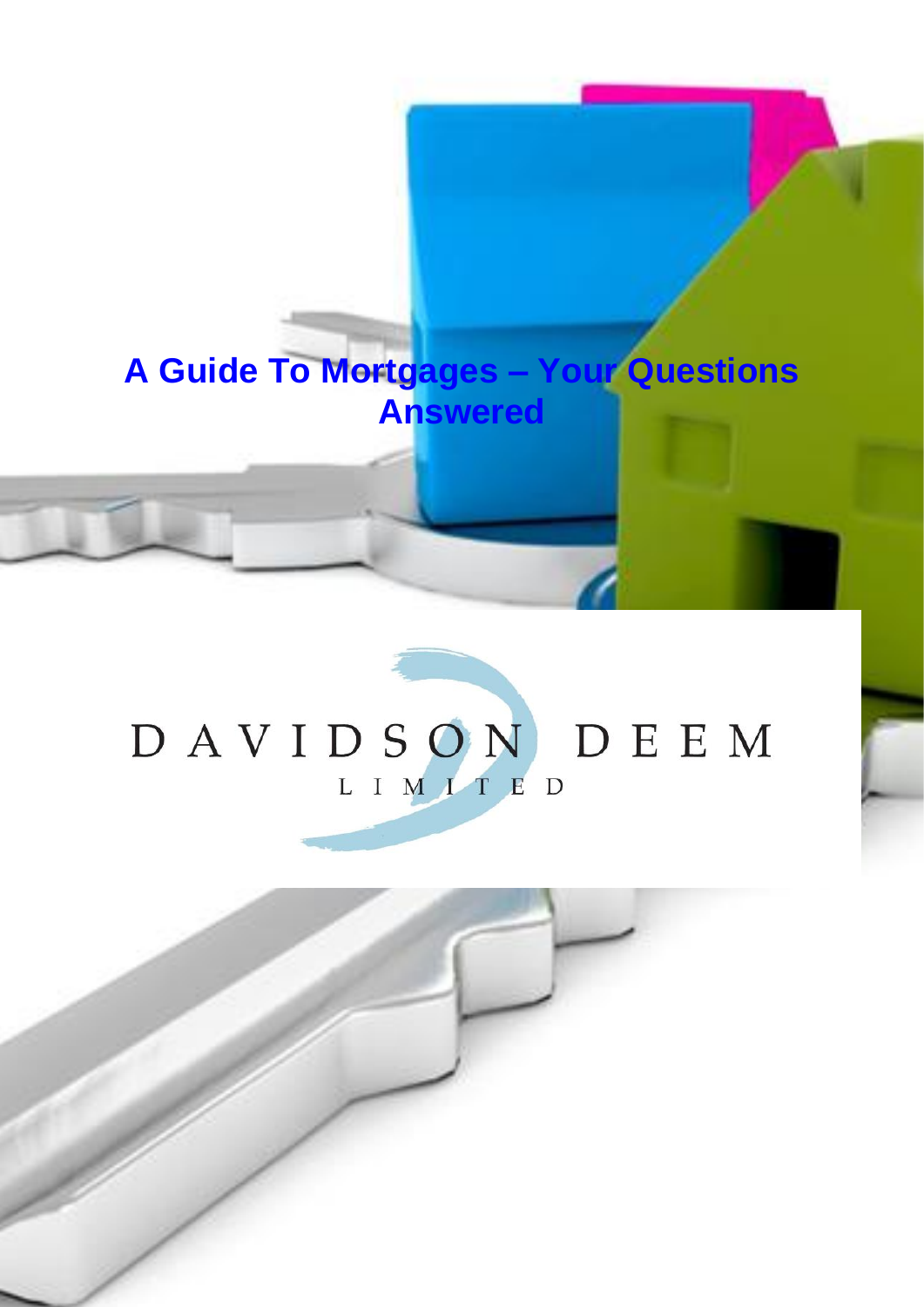**Introduction** How much can you borrow 4 The Mortgage Process **5** How to Repay Your Mortgage 6 and the contract of the contract of the contract of the contract of the contract of the contract of the contract of the contract of the contract of the contract of the contract of the contract The Different Types of Interest Rates 7 7 Surveying and Valuing Your Property **9 and 10 years of the United States Insurances** 10 and 10 and 10 and 10 and 10 and 10 and 10 and 10 and 10 and 10 and 10 and 10 and 10 and 10 and 10 Re-mortgaging (Switching lenders) 11 Stamp Duty & Other Costs 12

**Contents**

Solicitors **14**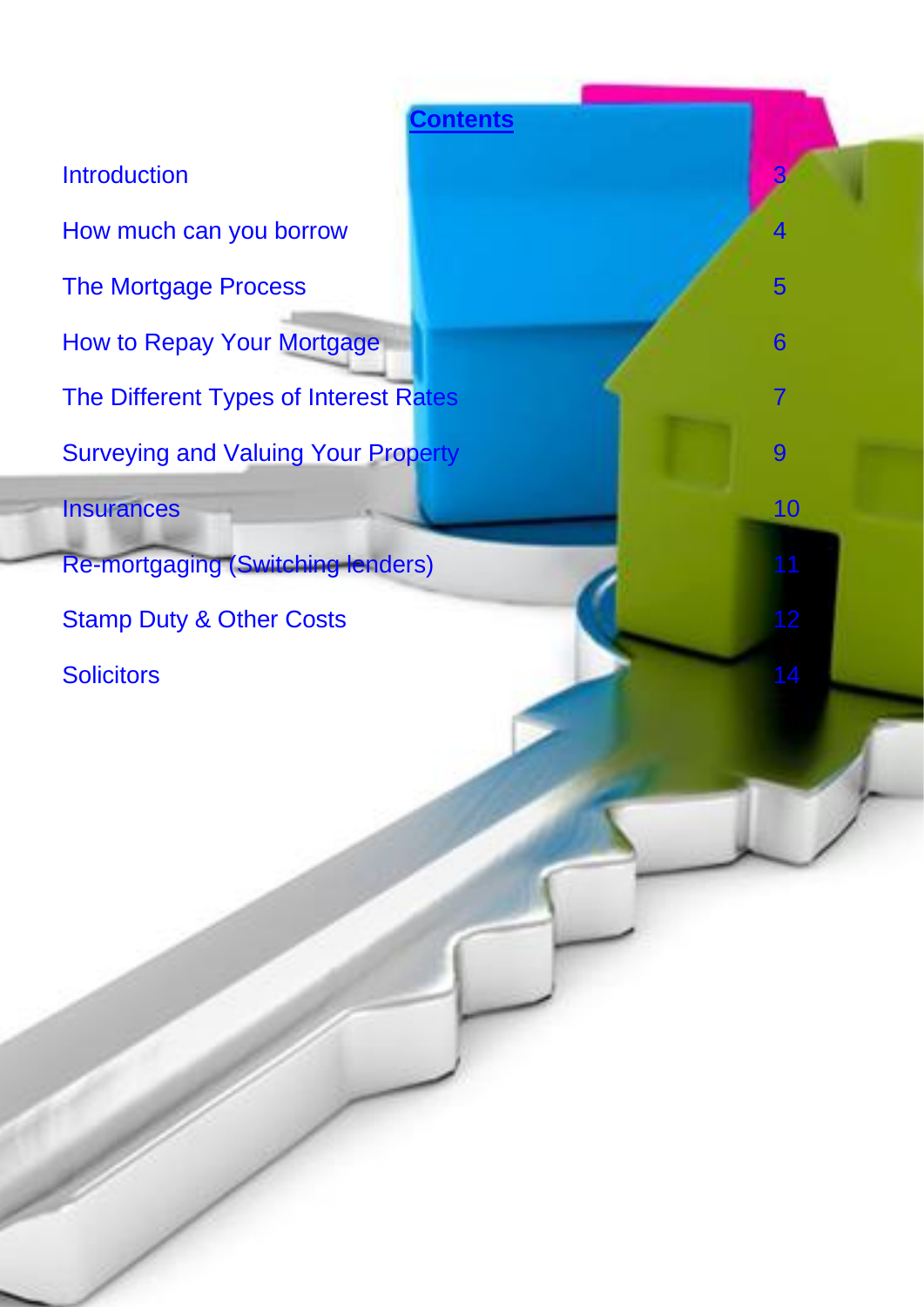# **Introduction**

Whether you are a first time buyer, a mover or re-mortgaging, obtaining a mortgage is incredibly stressful and a time consuming process. For a purchase, it is probably the biggest, most expensive financial transaction you will ever undertake (well until the next purchase!).

A quality mortgage broker can take on board much of this stress, help reduce the time it takes, and most of all, provide you with invaluable advice throughout the whole process. Not only is this advice related to the amount<br>vou can borrow and what rate is best for you, but also a broker who knows you can borrow and what rate is best for you, but their stuff will have detailed knowledge on the other stages of a purchase or re-mortgage, such as valuation and solicitors for example.

Before you read on through this guide, it would be a good moment to cover the basics.

## *What is a Mortgage*

A mortgage is basically a long term loan secured on a property. In the event of your non-payment of this loan, the lender may be able to sell the property to repay the debt, i.e.,

## **YOUR HOME MAY BE REPOSSESSED IF YOU DO NOT KEEP UP REPAYMENTS ON YOUR MORTGAGE.**

As mentioned above, the mortgage is generally a long term commitment. Terms of anywhere between 5 and 40 years can be arranged, subject to age and affordability. The longer the term of the mortgage, the lower your payments will be (unless your mortgage is interest only), but you will pay more interest in total over the mortgage term. The idea is to get the term as short as possible to minimise the total interest you will pay, but long enough to keep the mortgage payments affordable.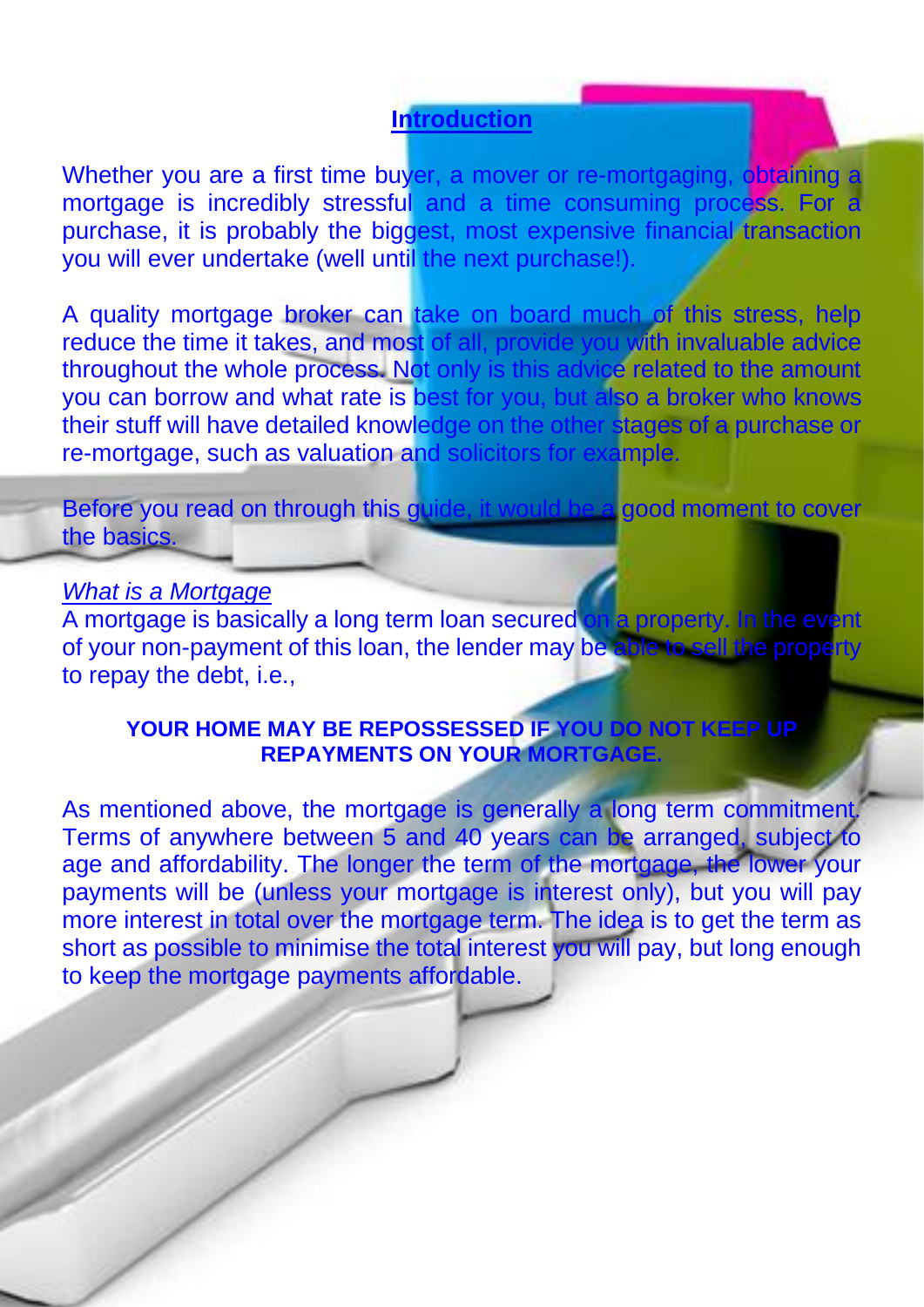# **How much can you borrow?**

Lenders make a very detailed affordability assessment when calculating how much they will lend you. Your total income, minus credit and living expenses are used to calculate disposable income and affordability. This affordability will be stress tested against potentially higher interest rates than today. All lenders work this way and have slightly different methods of calculating affordability against your disposable income, and so the results from one lender to the next will be quite varied.

Often, if you have minimal outgoings and in times of low rates, lenders will cap their maximum lend at a certain number of times your gross income. This is often referred to an income multiplier, e.g., 4.5 times your income.

We will ask you to complete a budget planner form early in the advice<br>process, so that we can collect the relevant information needed to assess process, so that we can collect the relevant in affordability. We will then use this information against every lender's affordability calculator to determine how much each can lend.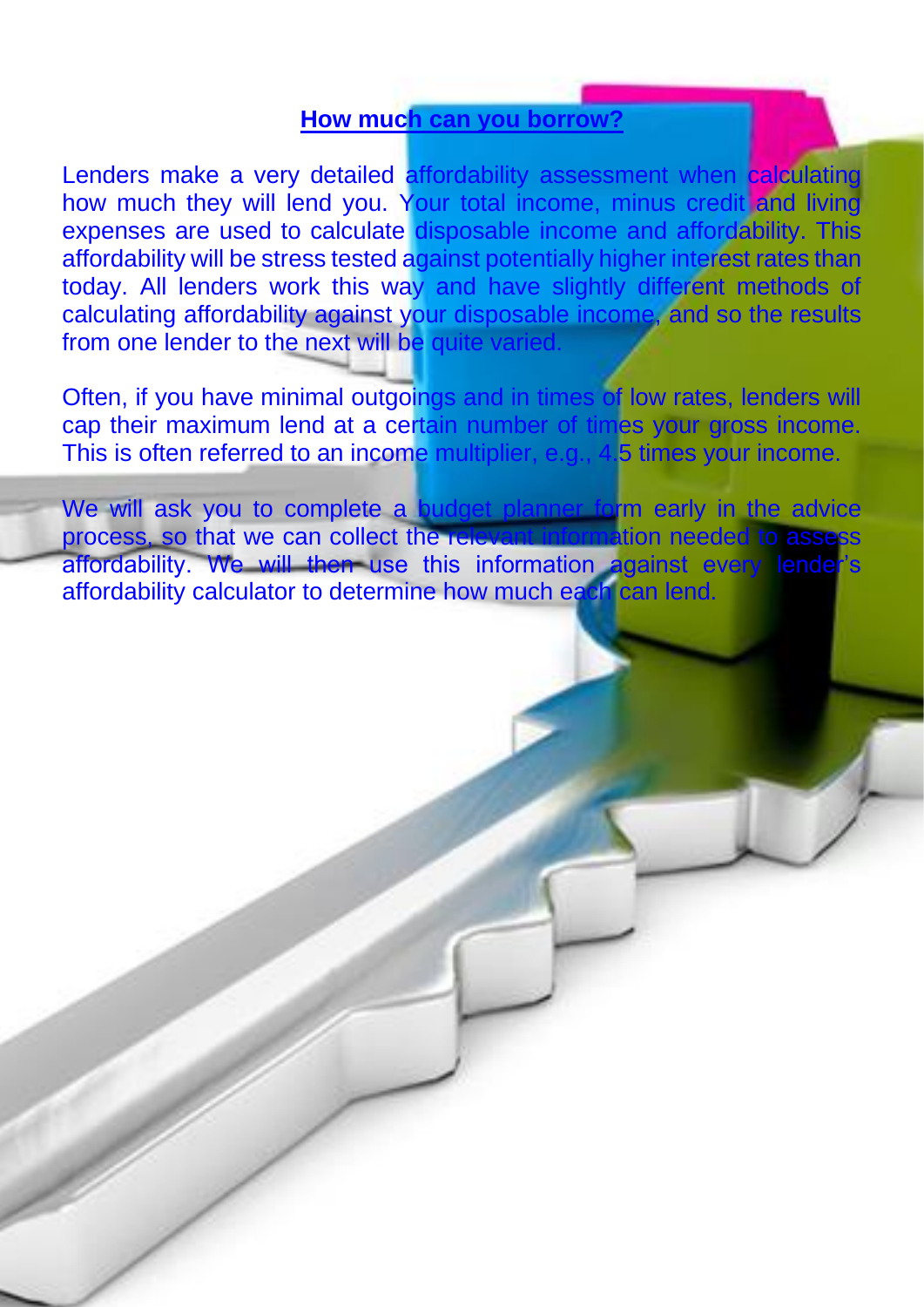# **The Mortgage Process**

A mortgage application is split into two main process – a decision in principle and a full application.

# *Decision in Principle (or 'DIP')*

A DIP is basically the computer part of the decision making process. Lenders use complex algorithms and risk based models to allow computers to provide an indication as to whether they will lend to you. This part of the decision can be broken into 3 smaller sections:

- 1. Affordability. This is where the computer looks at your income and outgoings and determines how much you can afford. We can access outgoings and determines how much you c these affordability models prior to submitting a decision in principle. 2. Credit History. The computer will access your credit reports with various credit reference agencies and look in great detail at your various credit reference agencies and credit commitments and how these are conducted. The cleaner you are the better.
- 3. Credit Score. This term should not be confused with your credit score with a credit reference agency. This is where your basic information is keyed online with the lender and the answer to each question carries a varying degree of points. You need to score an unknown total of points in order to pass the credit score. As an example, you will get more points for living in your current home for 5 years as compared to 6 weeks.

As a DIP is a computer based indication, we can obtain these prior to you finding a property, and indeed this is often a good idea as estate agents insist on seeing these.

## *Full Application*

Once you have found a property and had an offer accepted, a full application must be submitted. This is where the remaining information is entered and supporting information (e.g., bank statements and payslips) are uploaded for a human underwriter to check. This is also the stage when a valuation is **instructed.** 

If this all goes well, the lender will issue a written mortgage offer letter to you and your solicitor.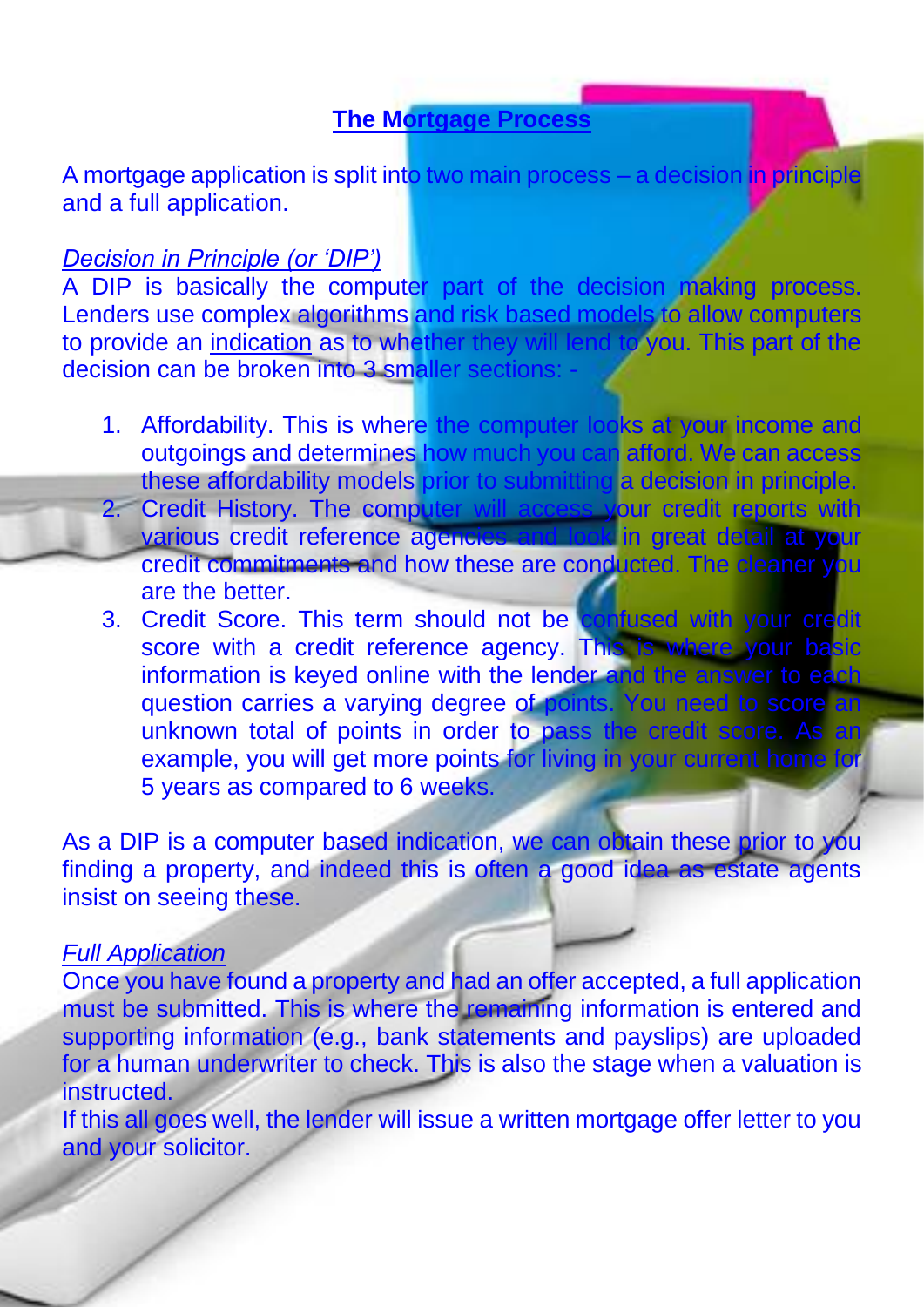# **How to Repay Your Mortgage**

Mortgages generally fit into two repayment types  $-$  Capital & Interest (sometimes referred to as 'repayment') and Interest only.

## **Capital & Interest**

As the name suggests, your payment is made up of both capital & interest. This is by far the most popular type of repayment for residential mortgages. This repayment type ensures that your mortgage balance reduces over the term of the mortgage and by the end of your mortgage term you will have repaid the debt entirely.

## **Interest only**

As the name suggests for this repayment type, you only pay interest each month. This means your debt does not reduce as no capital payments have<br>been made. Instead, the debt is repaid at the end of the mortgage via other been made. Instead, the debt is repaid at the means. For a residential mortgage, these are difficult, but not impossible to arrange and available repayment routes for the mortgage can range from investments, pension, property sales, to even sale of the mortgaged property itself. We will discuss with you in depth the options and associated risks of an interest only mortgage.

In contrast, interest only is a popular repayment route for buy to let mortgages (where you let the property out). There may be less of a need to repay an investment property mortgage and potentially tax advantages with an interest only mortgage.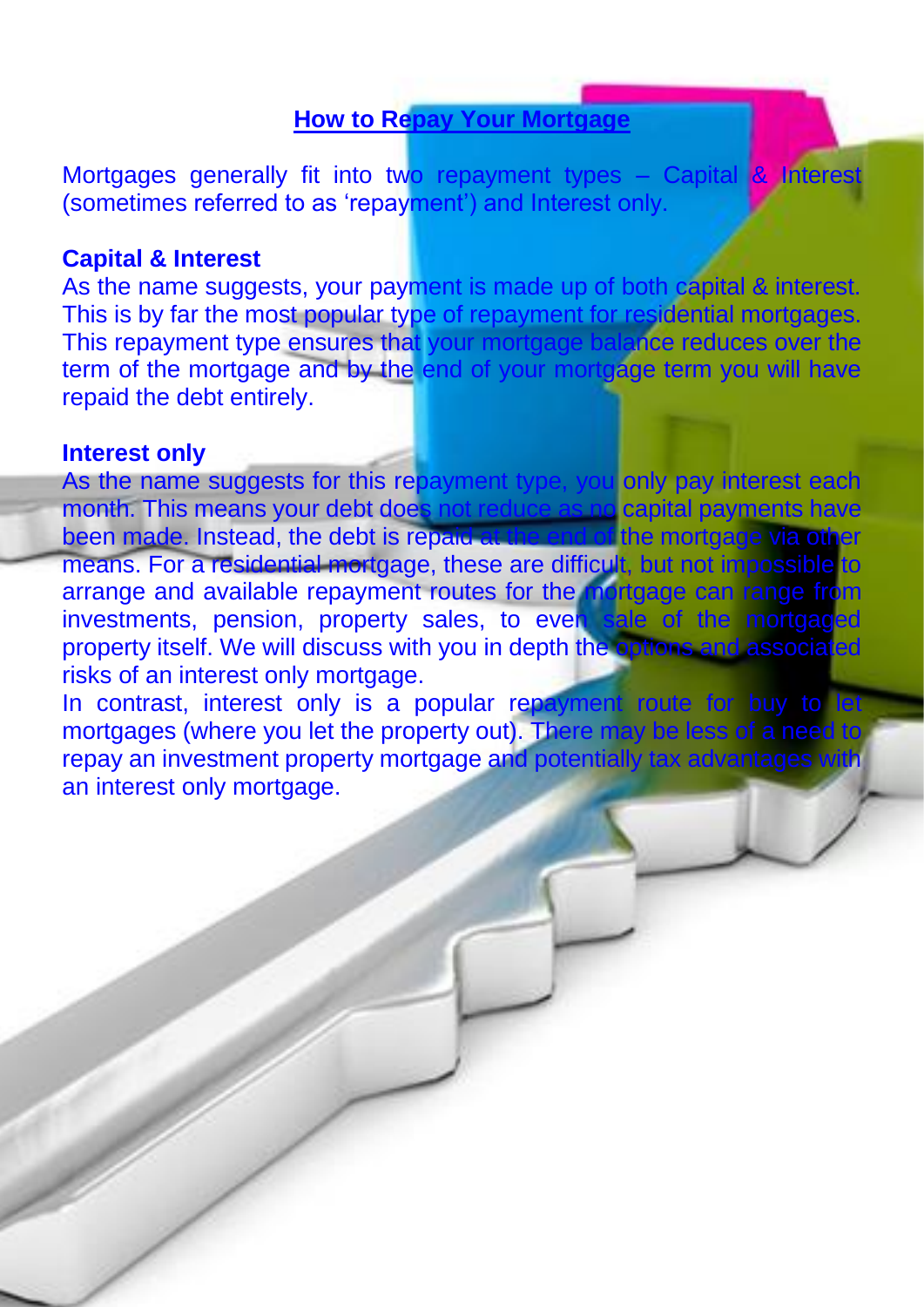# **The Different Types of Interest Rates**

#### *Fixed*

Your payments are fixed at a certain level for a set period, for example two, three, five or ten years, or maybe even longer.

**Pros: Peace of mind, you know exactly how much your mortgage payments** will be for a specified period, which can help you budget.

**Cons:** If interest rates fall, your payments will still stay the same - they won't go down. Fixed rates normally carry early repayment charges if you wish to repay the mortgage before the end of the fixed rate.

#### *Tracker*

With this variable rate loan, you agree that your mortgage rate will follow a set amount above the Bank of England Base Rate (or another bank rate). set amount above the Bank of England Base Rate for a set period of time.

**Pros:** Your payments will go down if the Base Rate falls and often they are available with no early repayment charges, giving the maximum flexibility **Cons:** You need to have enough flexibility in your budget to absorb any payment increases caused by Base Rate increases

#### *Discounted*

Your payments are variable, but unlike a tracker rate, they are set at a level below the lender's standard variable rate for a set period of time. **Pros:** If the lender reduces their standard variable rate (usually following Base Rate reduction), then your payments go down. They available with no early repayment charges, giving the maximum flexibility. **Cons:** Remember, your lender sets the rate, so if it increases the standard variable rate, your payments will increase and there is no guarantee the lender will follow the Base Rate down in all cases.

#### *Capped*

Your mortgage rate is variable and often linked to a base rate, but it won't rise above a set level ("cap") during the product period. These rates are extremely rare nowadays.

**Pros:** Peace of mind your payments won't rise above the agreed cap and your payments will go down if interest rates fall

**Cons:** Often more expensive than a traditional fixed or tracker rate for the same period.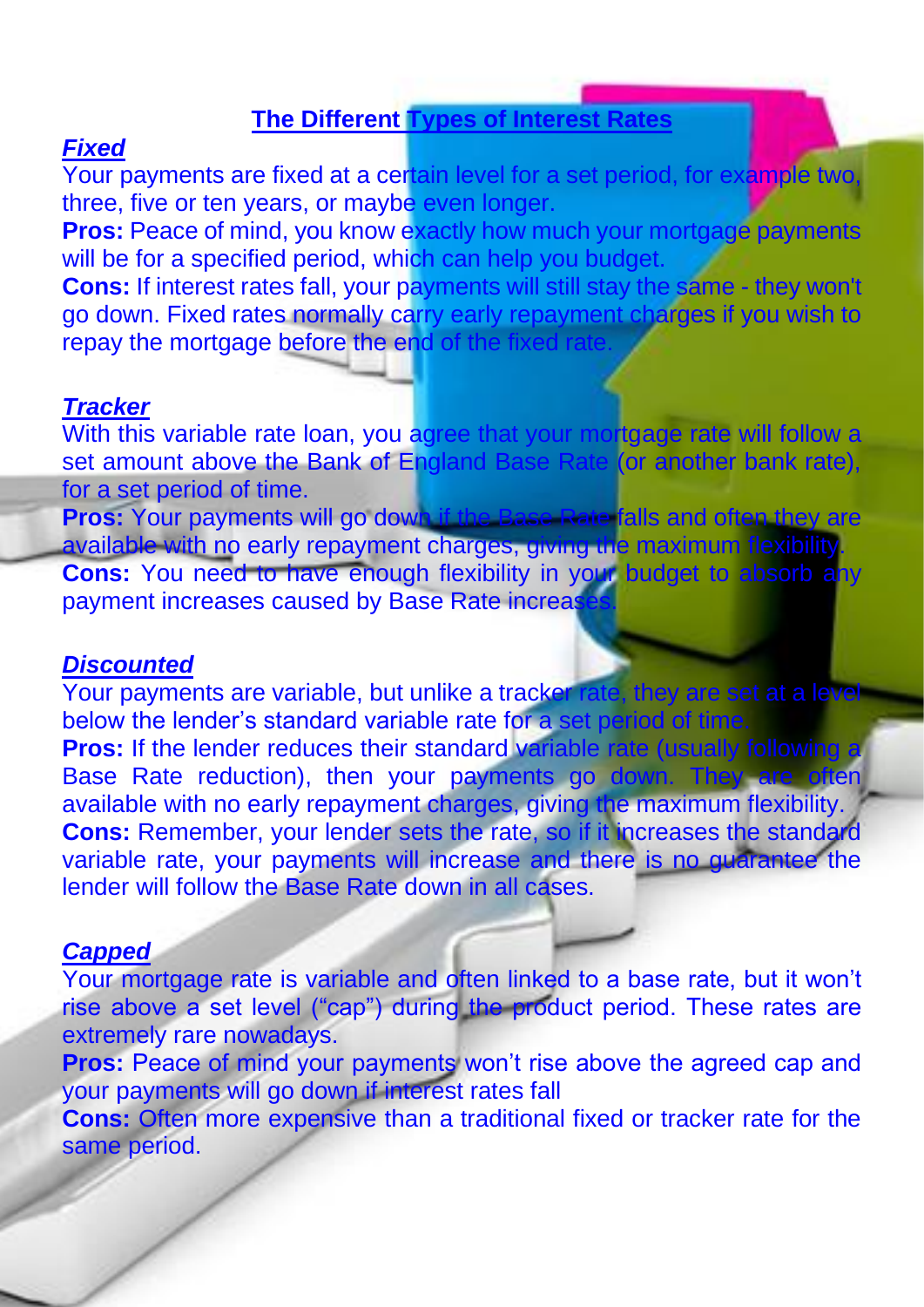# *Flexible*

Allows you to overpay and then re-borrow, underpay or take payment holidays.

**Pros:** May suit your financial lifestyle, especially those with irregular income. Can be obtained in conjunction with a fixed rate, giving stability as well as flexibility.

**Cons:** Often come at an increased cost – it could be cheaper with a traditional mortgage offering less flexibility.

# *Offset & Current Account*

Your savings are used to reduce the interest charged on your mortgage, e.g., your loan is £200,000 and your offset savings are £50,000, so you only pay interest on the difference. i.e. £150,000. Some lenders will also link a pay interest on the difference, i.e. £150,000. current account (with normal bank account features) to the mortgage if you wish.

**Pros:** If you have enough savings "offset" you should be able to repay the mortgage more quickly. It can be a very tax efficient way to make use of your savings.

**Cons:** Interest rates charged on these mortgages tend to be higher.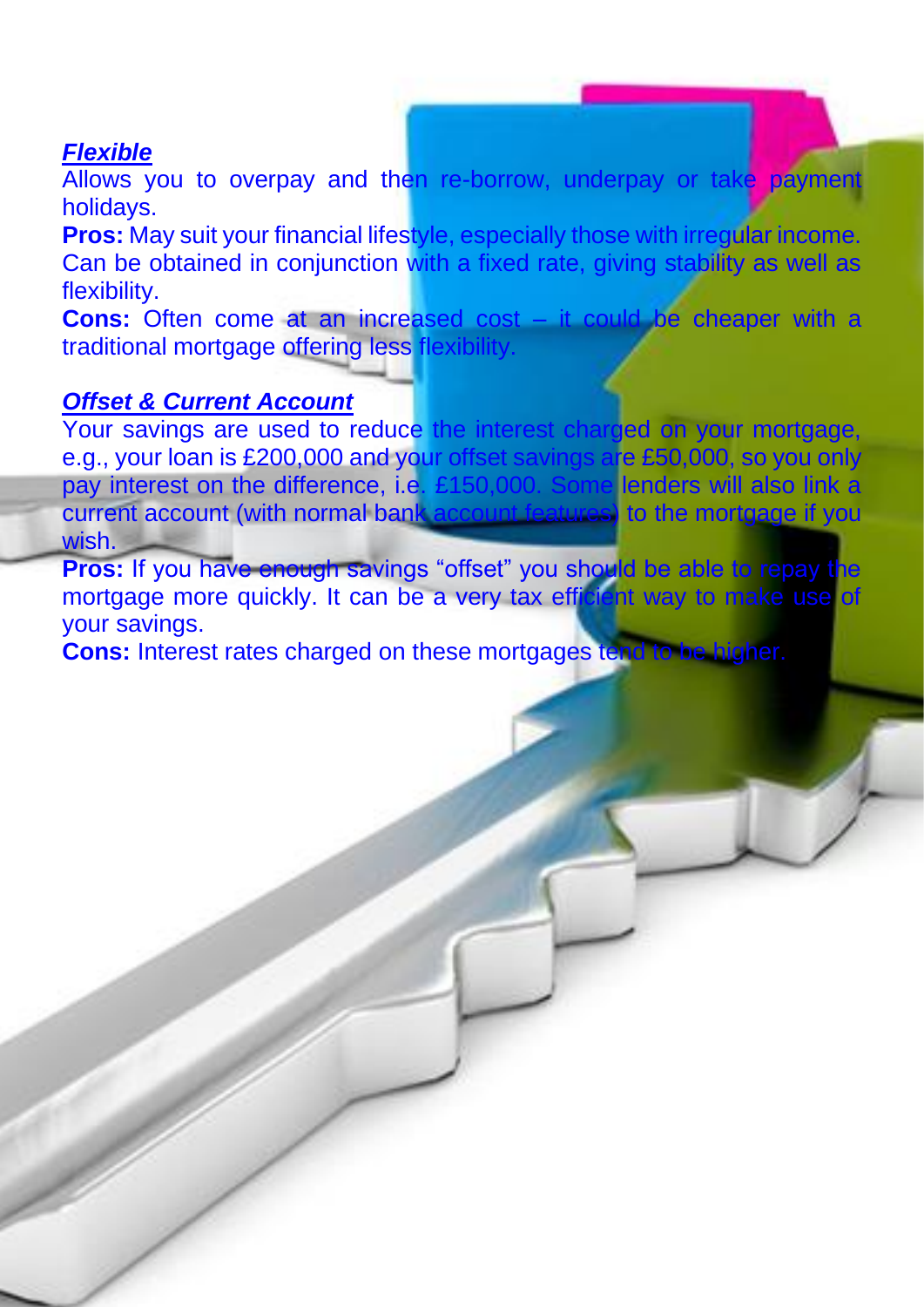# **Surveying and Valuing Your Property**

Banks and Building Societies will always want the property valued before making a mortgage offer. We strongly recommend that you obtain a more detailed report on the condition and value of the property (survey 2 or 3 below). There are three types of report available: -

- 1. Basic Valuation A brief inspection of the property for the lender, so they can ensure it is suitable security for the mortgage. they can ensure it is suitable security for the
- 2. Survey (House Buyers Survey) A detailed report for you on the condition of the property you are planning to buy.
- 3. Survey (Full Building Survey) As above, but in even more detail often used for older or unusual properties

Recently lenders are increasingly using a fourth type of valuation  $-$  a computer generated desktop valuation or AVM (automated valuation model). This is where a surveyor does not visit the property at all and simply relies on historic purchase price information and adjusts it for property location, size, and price inflation / deflation. They may also access Google Street View, estate agent's links to the property and even historic valuations carried out in the past. Although mainly used for remortgages, these are now appearing as free valuations for purchases. The property is not visited by anybody and therefore should not be relied on in anyway as an indication to the property's value or suitability as security. These reports are also usually non-disclosed. This means you will not get a copy of the report.

Please let us know as many details as possible about the property you are purchasing / re-mortgaging, such as age, construction type, location, length of lease, property usage and state of repair, as surveyors use this information to assess the suitability of the property as security for the mortgage.

If you need any further guidance, please contact us, or ask your solicitor, legal adviser or a qualified surveyor for help.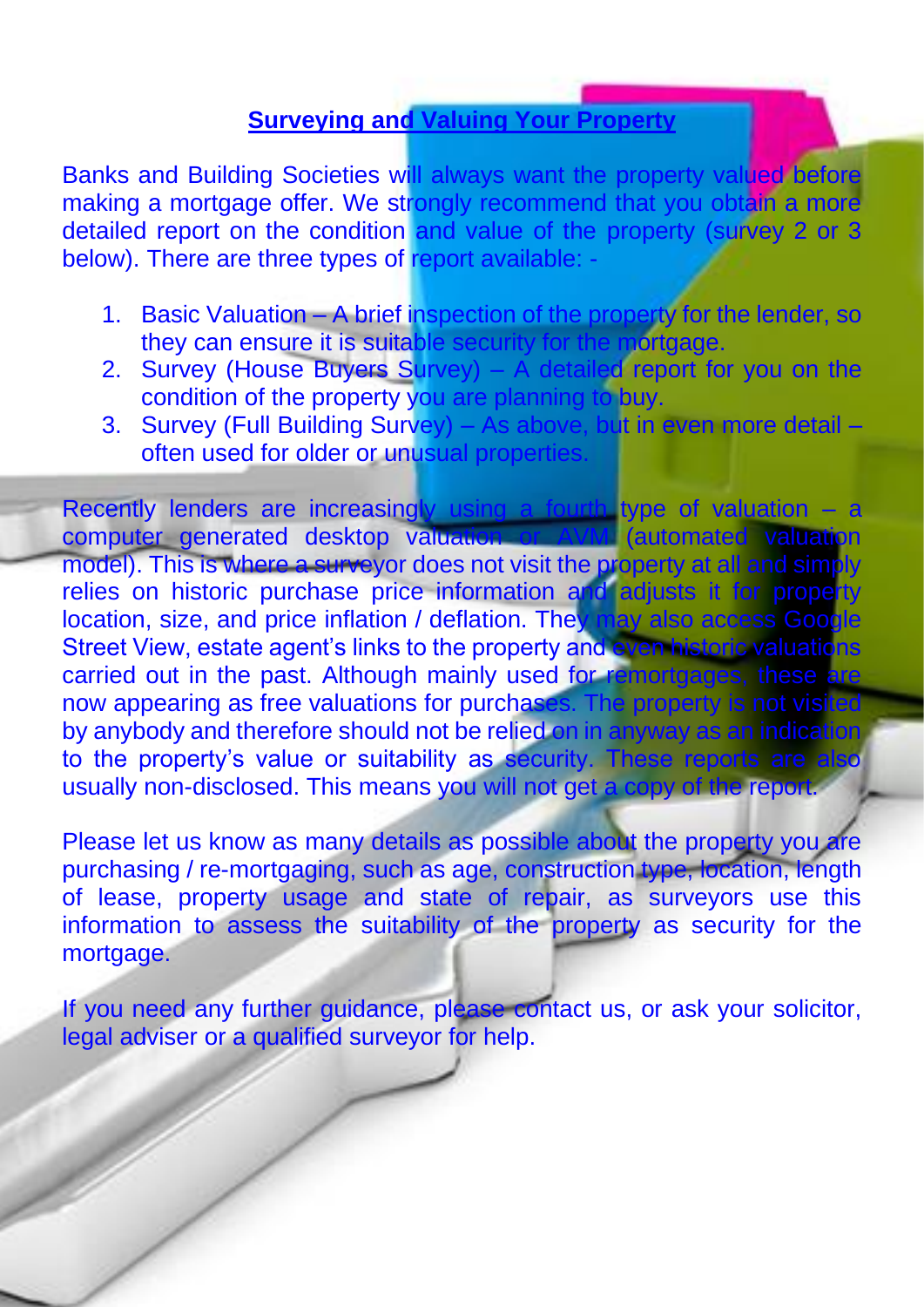## **Insurances**

#### *Buildings Insurance*

It will be a condition of the mortgage offer that the property is insured to the satisfaction of the lender. We will inform you if it is a condition that the lender's own insurance is required, otherwise it is your responsibility to arrange and maintain such insurance throughout. The lender may charge a small administration fee if you arrange your own buildings insurance.

## *Life Assurance*

We strongly recommend that life cover to repay the balance of the loan outstanding is in place prior to drawdown of the mortgage funds. We also recommend that you monitor the adequacy of the life cover arrangements on a regular basis.

# *Critical Illness Cover*

A Critical Illness plan is designed to pay out a lump sum on the diagnosis of certain specified illnesses. It is often 'bolted on' to a life assurance policy as an additional benefit but can also be a standalone plan.

## *Income Protection*

An Income Protection plan is designed to pay out a regular income in the event you are unable to work due to an accident or illness. These types of plans continue to pay out an income for as long as you are unable to return to work up until the end date of the policy (typically your normal retirement) age). Cover can sometimes also be arranged for redundancy, but this may have to be on a separate policy.

**Davidson Deem Ltd do not arrange any form of life, accident, sickness or unemployment insurance.** We will inform you if it is a condition of the mortgage that the above or some other form of compulsory insurance is taken with the lender. If it is not compulsory with the lender then it is your responsibility to arrange and maintain throughout such insurance, if required. To protect you and your family, we strongly recommend that you seek independent financial advice regarding all of the above insurances.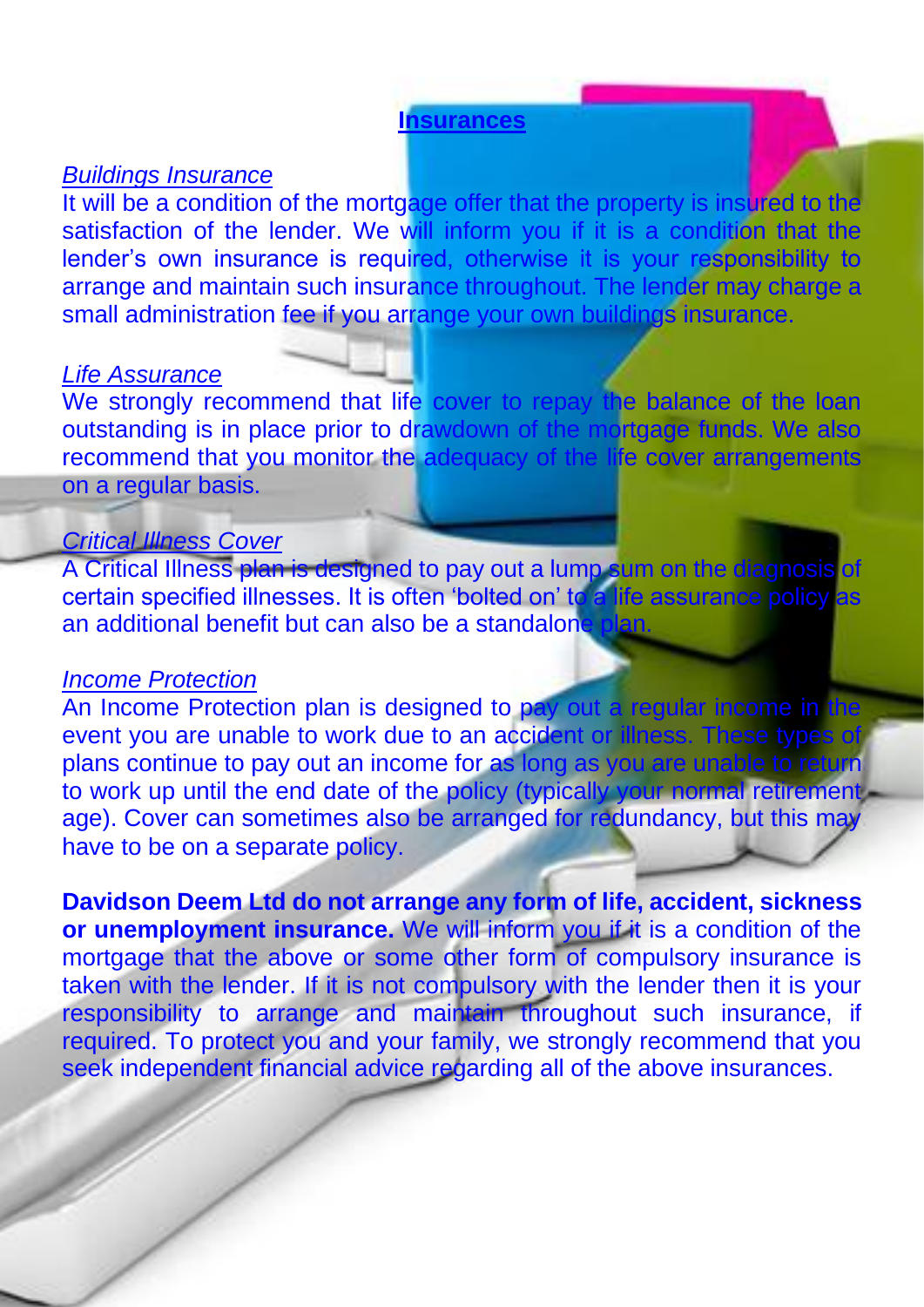# **Re-mortgaging (Switching Lenders)**

A re-mortgage is when you keep your property, but move your mortgage from one lender to another (e.g. for a better interest rate). We would urge you to check if your current lender will offer you another rate or product. **It is most important that details are obtained as soon as possible regarding any early repayment charges which would be payable should you pay off your current mortgage, or change your mortgage product**.

If you are re-mortgaging, you should be aware that the <u>average</u> time period from formal application to completion is  $6 - 8$  weeks. We should start the from formal application to completion is 6 process in sufficient enough time for this to complete, but not too soon so that either the product reservation expires, or the term of the product is drastically reduced.

The re-mortgage process requires the services of a solicitor or legal adviser, who liaises with the new and existing lenders and ensures correct completion of all legal paperwork. You are free to use (and pay for) your own solicitor. However, many lenders as part of your new product will provide this basic service free of charge, via their own nominated firm of solicitors. However, there will be instances when they may charge you a fee (and a delay could occur), e.g., such as adding or removing parties on the deeds, dealing with second charges and telegraphic transfer fees (this is not an exhaustive list)

**Pros of using free solicitors:** Your own solicitor is likely to cost you £500 or more, so using a free legal package results in a big saving. Also, due to large volumes, these specialist firms have streamlined their processes so that straightforward cases normally complete relatively quickly.

**Cons of using free solicitors:** They represent and are paid for by the lender, not you, so they will not provide you with any detailed legal advice. The quality of service from these firms is also not the best.

We are also able to arrange a new rate with your current lender. This carries a lot less hassle and is much quicker. However, the rates available may not be as competitive as remortgaging.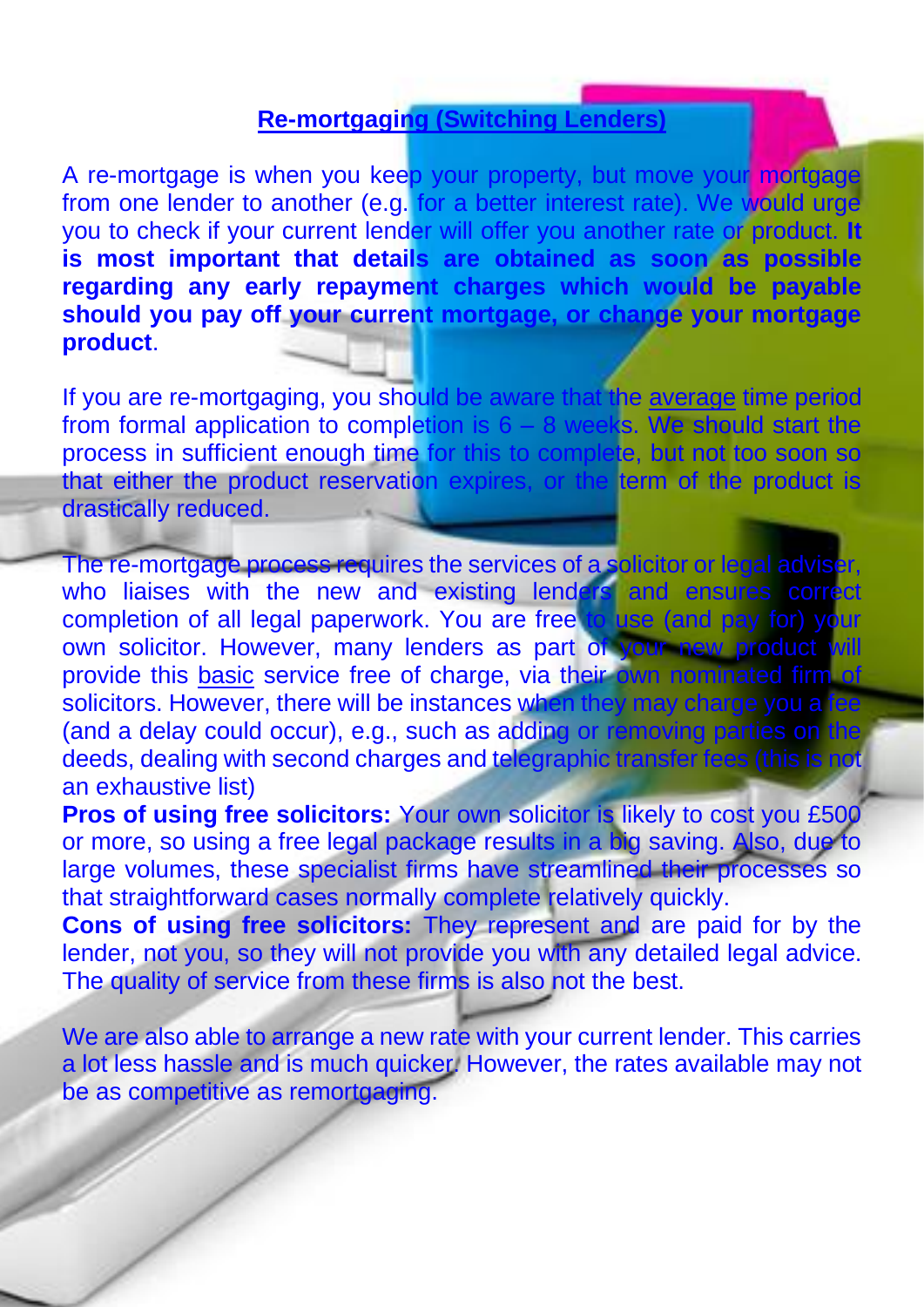# **Stamp Duty & Other Costs**

Stamp Duty Land Tax (SDLT) is a "property" tax payable as a percentage of the purchase price on properties in **England & Northern Ireland** (unless the purchase price is less than £125,000, when no amount is payable). Rates are determined by H.M. Treasury and can vary from time to time. It is currently payable on all purchases above £125,000 on a tiered basis. Purchase price 0 - £125,000 nil, £125,001 - £250,000 at 2%, £250,001 - £925,000 at 5%. £925,001 - £1.5 million at £925,000 at 5%, £925,001 - £1.5 million at 10% 12%. For example, a property with a price of £260,000 would pay 0% on the first £125,000, 2% on the next £125,000 and 5% on the final £10,000. Your first £125,000, 2% on the next £125,000 and  $5^{\circ}$ solicitor should advise you of the exact amount and when it is payable by you. First time buyers currently enjoy slightly better terms in that they pay 0% on the first £300,000 and then 5% between £300,001 and £500,000. Standard rates apply after this am

From April 2016 HMRC introduced an additional 3% surcharge on second property purchases (in addition to the above calculation). The exact cases when this extra surcharge will apply are complex, so if you are in any doubt you should confirm with your solicitor.

In addition, HMRC are now apply existing stamp duty rules more rigorously to re-mortgages. In cases where there is a change of ownership or transfer of equity, stamp duty has been levied. If this is the case, your solicitor will confirm if you are liable and how much you will have to pay. Properties in **Scotland** are not subject to SDLT, but instead are subject to Land and Buildings Transaction Tax (LBTT). LBTT differs in rates from SDLT. Purchase price 0 - £145,000 nil, £145,001 - £250,000 at 2%, £250,001 - £325,000 at 5%, £325,001 - £750,000 at 10% and above £750,000 at 12%.

Scottish purchases will attract a second property surcharge. This is 4% of the total purchase price above an initial £40,000. Properties in **Wales** are not subject to SDLT, but instead are subject to Land Transaction Tax (LTT). LTT differs in rates from SDLT. Purchase price 0 - £180,000 nil, £180,001 - £250,000 at 3.5%, £250,001 - £400,000 at 5%, £401,000 - £750,000 at 7.5%, £750,001 - £1,500,000 at 10% and above £1,500,000 at 12%. In addition, Welsh second property purchases attract the 3% second property surcharge the same as for England and N.I above. Stamp duty is one of your biggest expenses, but other costs to consider are as follows: -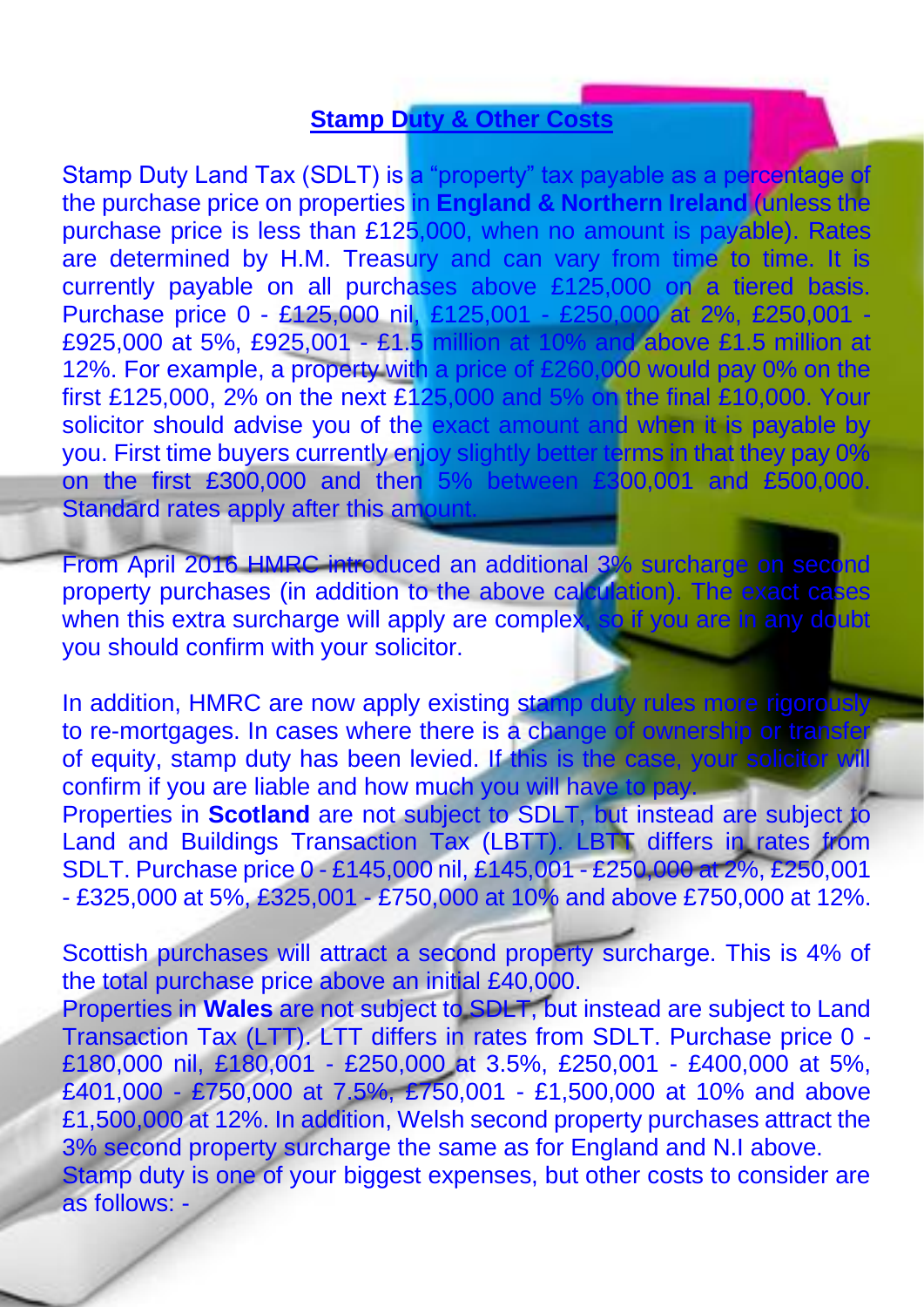- **Estate Agents Fees. These are payable by the seller**
- Solicitor Fees. These are payable on both sales and purchases
- Mortgage Broker Fees.
- Valuation fees. On purchases you should budget for a more detailed report
- Removal Fees. If you intend to employ a removal firm to move your belongings this needs to be budgeted for.